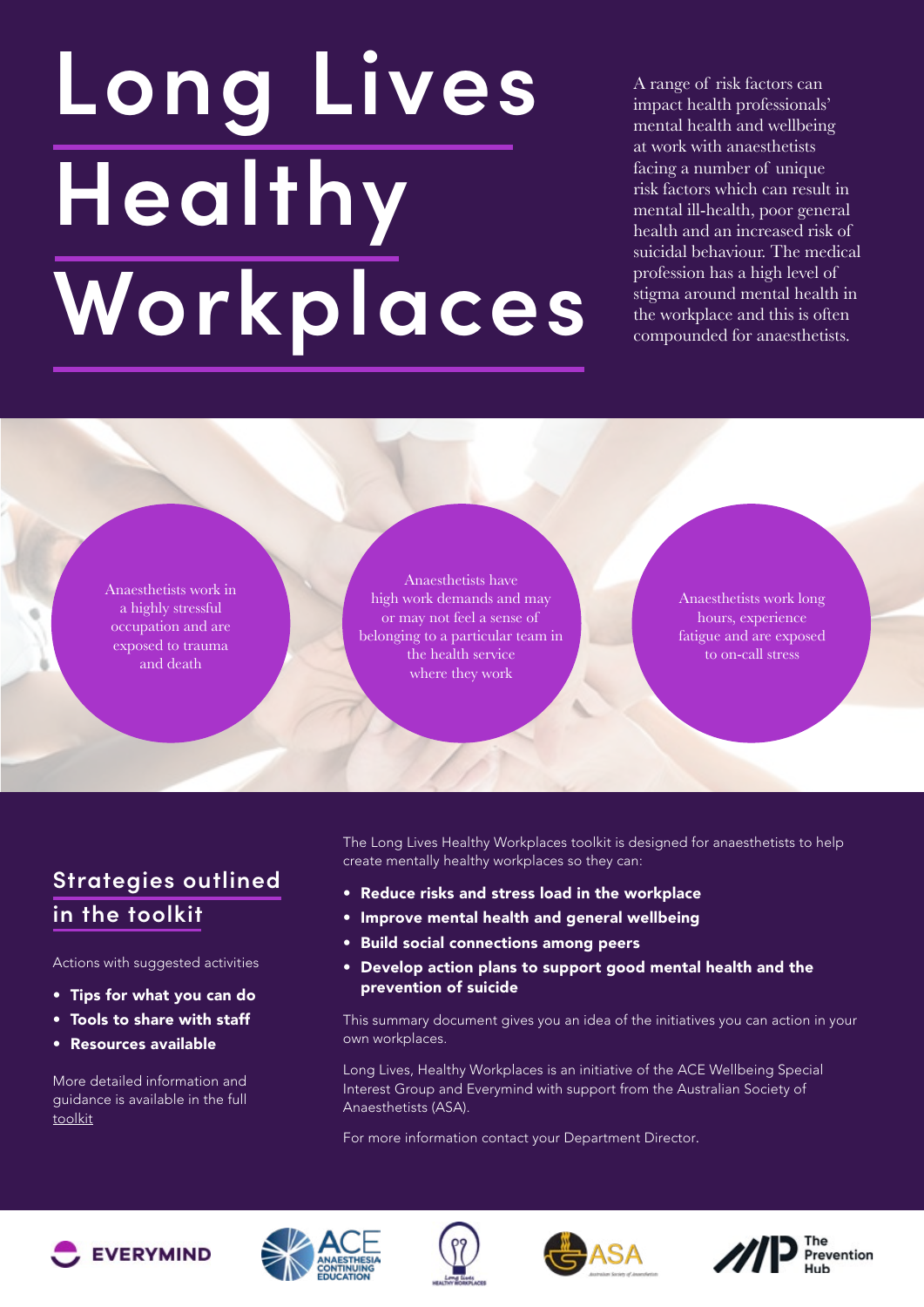# **Improve the culture of medicine to increase wellbeing an d reduce stigma**

# **Improve the training and work environment to reduce risk**

# **Improve capacity to recognise and respond to those needing support**

# Implement strategies to improve the health and wellbeing of all staff

- Identify mental health and health promotion programs for the workplace
- Promote digital platforms for improving individual wellbeing such as mindfulness, meditation, sleep and coping strategies.
- Promote a healthy lifestyle including diet, exercise, sleep and relaxation, quit-smoking assistance, responsible intake of alcohol and substance control.
- Include health, wellbeing and risks to health on the job in routine training and orientation
- Encourage activities that focus on mind, movement and nutrition including walking or standing meetings and healthy food options in the workplace

## Increase connectedness and peer support

- Promote networking amongst staff and trainees as well as mentoring
- Establish peer review groups to network with co-workers and review complex cases
- Identify social media networks for staff to connect
- Connect with the Australian Society of Anaesthetists for ASA events
- Prioritise time together as a team and social activities
- Develop a social calendar and link activities to national health awareness days

# Address stigma associated with mental ill-health and suicide directly

- Encourage senior leaders and managers to speak openly about mental health and ill-health in the workplace and participate in activities or events to help reduce stigma
- Hold educational sessions for staff to hear stories from people with lived experience
- Promote zero tolerance for discrimination against staff who experience mental ill-health
- Ensure all managers and staff are aware of their legal responsibilities

#### Create a workplace where bullying, harassment and discrimination are not tolerated

- Create greater awareness of bullying and unacceptable behaviours
- Provide information on what bullying looks like in the workplace, how to get help and how to be a supportive bystander
- Create or improve policies and protocols on workplace bullying with a zero tolerance approach

*The Long Lives Healthy Workplaces Toolkit includes information*  specific for medical staff with online tools, programs and initiatives to implement in the workplace. The toolkit also has references for mentoring and peer support training programs.



#### Ensure job design, rosters and individual workloads are reviewed to reduce risks for mental ill-health

- Review rostering practices and develop safe working hour policies and practices
- Encourage flexibility with working hours and options to leave early on non-clinical days
- Provide staff with a physical space for breaks that are away from public areas

#### Design and manage a work environment that minimises harm

- Ensure all staff understand safe handling drug practices and review policies around access
- Provide opportunities for staff to contribute ongoing suggestions for improvement
- Educate and support staff on changes to mandatory reporting

#### Ensure adequate and structured access to training and professional development opportunities

- Provide mental health support for anaesthetic trainees during examination periods
- Explore opportunities or events that will provide professional development to staff
- Develop a professional strategy plan and schedule regular development and training

*The Long Lives Healthy Workplaces Toolkit includes best practice*  guidelines and checklists to review.

## Improve the capacity of staff to recognise and respond to mental ill-health and suicide

- Provide education and training on mental ill-health and supporting yourself and colleagues
- Provide training for leaders and managers with a focus on mental health first aid, suicide prevention and debriefing practices to help create mentally health teams and identify staff members who may need additional support.
- Ensure that orientation for new staff contains information about mental health and wellbeing as well as mental illhealth
- Include mental health literacy training as part of the orientation process for new staff

#### Improve pathways to care for those who need support

- Create and promote a list of GPs and other external supports who understand the nature of the medical workforce
- Promote early help-seeking and encourage staff to take action
- Promote access to the ANZCA Doctor's Support Program for free confidential and independent counselling service for ANZCA fellows, trainees and immediate family members
- Educate staff of their ability to access a Mental Health Care Plan through their GP
- Raise awareness of support services such as the Employee Assistance Program (EAP)
- Promote the availability and use of online treatments

*The Long Lives Healthy Workplaces Toolkit includes information and*  training opportunities to enhance mental health literary as well as tools for self-awareness and assessment.